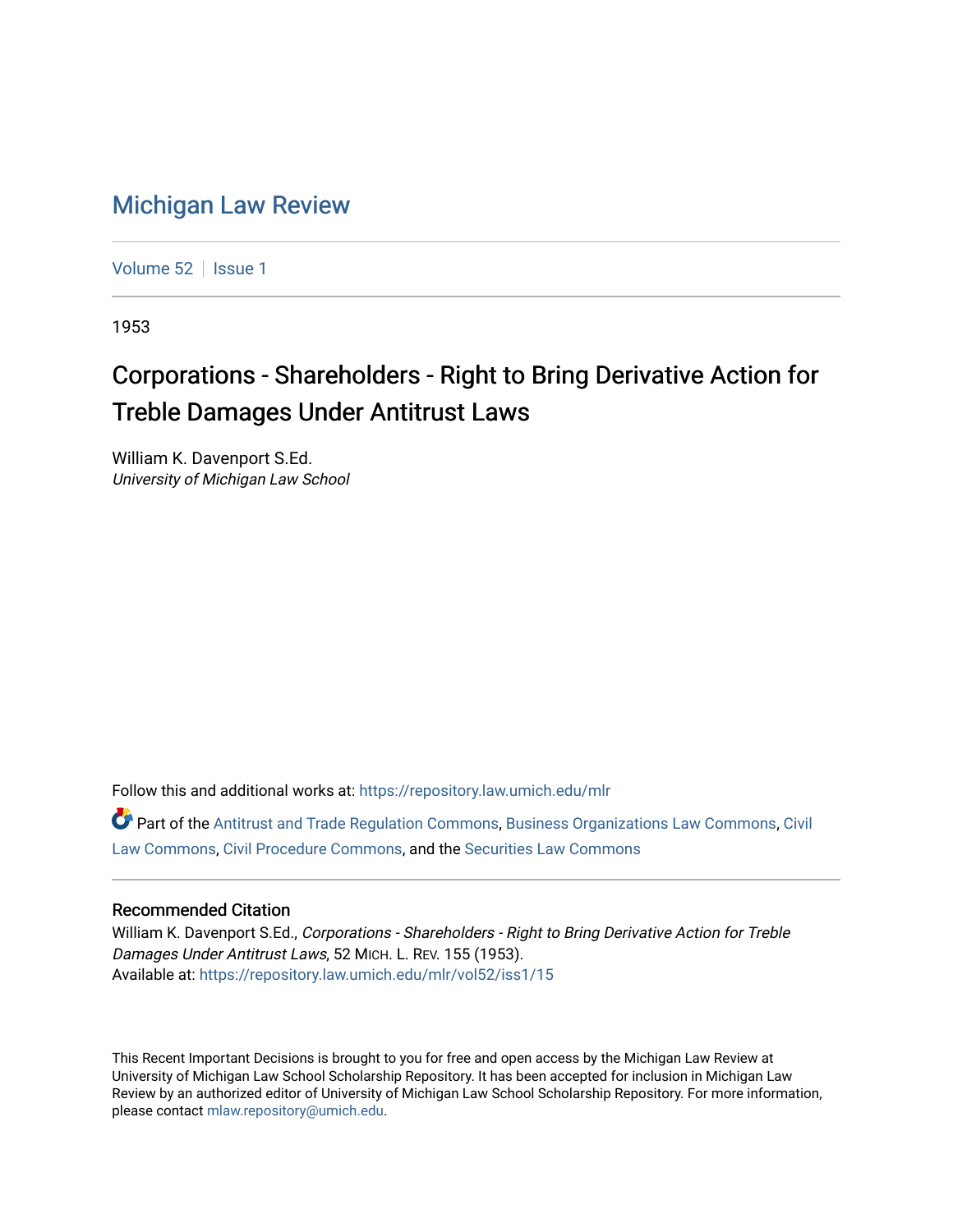CORPORATIONS-SHAREHOLDERS-RIGHT TO BRING DERIVATIVE ACTION FOR TREBLE DAMAGES UNDER ANTITRUST LAWS-Plaintiff, owner of 50 percent of the stock in a theater corporation, brought a derivative action in federal court for treble damages for loss of profits allegedly suffered from defendant's violation of the antitrust laws. The district court sustained defendant's motion to dismiss. On appeal to the court of appeals, *held,* reversed and remanded. Under the new federal rules,<sup>1</sup> a stockholder may bring a derivative action for treble damages under the antitrust laws.<sup>2</sup> *Fanchon & Marco, Inc. v. Paramount Pictures, Inc.,* (2d Cir. 1953) 202 F. (2d) 731.

<sup>1</sup> Federal Rules of Civil Procedure, 28 U.S.C. (1946) following §723c, Act of June 19, 1934.

<sup>2</sup> Plaintiff here was suing under the Clayton Act, 38 Stat. L. 731 (1914), 15 U.S.C. (1946) §15.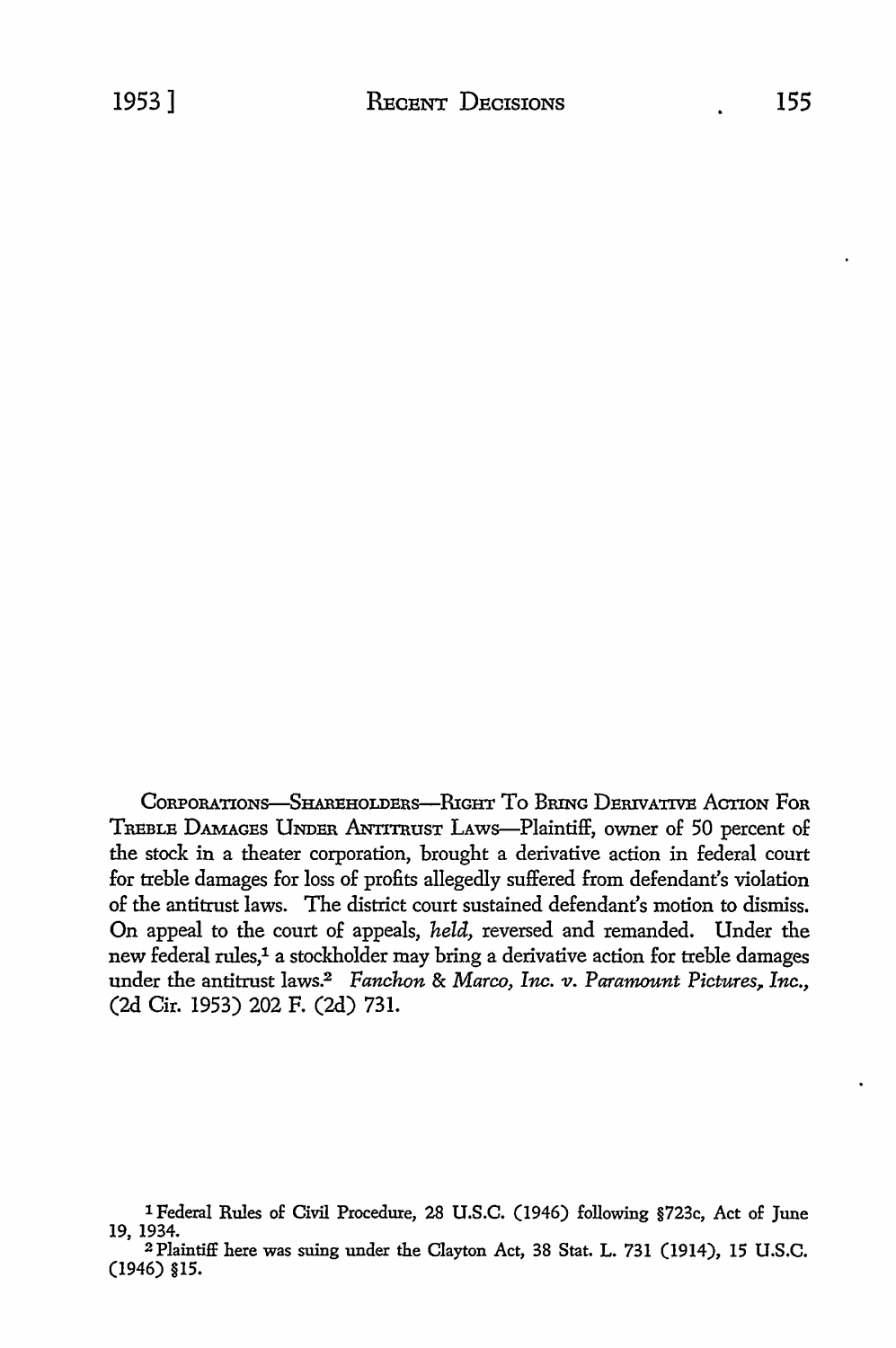Prior to the enactment of the Federal Rules of Civil Procedure in 1938, shareholders were frustrated in their attempts to bring derivative actions on behalf of recalcitrant corporations for damages suffered from antitrust law violations. The difficulty stemmed from the fact that, while the derivative suit is a creation of equity, $3$  the statutory treble damage action is a law action requiring determination of the facts by a jury.4 In two old Supreme Court cases, *Fleitmann v. Welsbach Street Lighting Co.*5 and *United Copper Securities Co. v.*  Amalgamated Copper Co.,<sup>6</sup> stockholders were successively denied the right to bring such a derivative action, first in an equity case and then in a law action. The principal case is the first one of its type to arise since the enactment of the federal rules. The fundamental purpose of the new rules, as summed up in rule  $2<sup>7</sup>$  is the elimination of the procedural distinction between law and equity actions.<sup>8</sup> Hence it was a simple matter for the court of appeals to permit what is in effect joinder of two actions-the equitable question of the right of the stockholder to bring the action, and the legal damage action under the Clayton Act. Although the statutory right to jury trial was waived in this case, the court stated9 what would seem apparent, that a district court can bring in a jury to decide the fact issues relating to treble damage liability after it has disposed of matters relating to the stockholder's right to sue. The district court's decision<sup>10</sup> to deny the right to sue was based on the conclusion that rule 2 has not changed the doctrines of the *Fleitmann* and *United Copper* cases. The court simply stated that these were rules of substance which remained unaltered by the procedural merger effected by rule 2.<sup>11</sup> While it is true that the new rules were not intended to obliterate all distinctions between law and equity rules, merger was intended to be allowed to the extent that it does not constrict the traditional flexibility of equity doctrine.12 It is submitted that the court of appeals was correct in concluding that the proposed merger offers no threat to the flexibility of equity, since in effect the two issues, stockholder's right and defendant's liability, are tried separately. Furthermore, the rule laid down by the principal case is useful in rounding out the treble-damage action

8 Koster v. (American) Lumbermen's Mutual Casualty Co., 330 U.S. 518, 67 S.Ct. 828 (1947); United Copper Securities Co. v. Amalgamated Copper Co., 244 U.S. 261, 37 S.Ct. 509 (1917). See 13 FLETCHER, CYc. CoRP. §5944 (1942); Glenn, "The Stockholder's Suit-Corporate and Individual Grievances," 33 YALE L.J. 580 (1924).

4Fleitmann v. Welsbach Street Lighting Co., 240 U.S. 27, 36 S.Ct. 233 (1916); Decorative Stone Co. v. Building Trades Council, (2d Cir. 1928) 23 F. (2d) 426.

5 Note 4 supra.

<sup>6</sup>Note 3 supra.

7 "There shall be one form of action to be known as 'civil action.' "

s 2 MooRE, FEDERAL PRACTICE §2.06 (1948); Holtzoff, ''Equitable and Legal Rights and Remedies under the New Federal Procedure," 31 CALIF. L. REV. 127 (1943).

<sup>9</sup>Principal case at 735.

10 Fanchon & Marco, Inc. v. Paramount Pictures, Inc., (D.C. N.Y. 1952) 107 F. Supp. 532. The district court opinion is criticized in a note, 52 CoL. L. RBv. 1069 (1952), which was cited by the court of appeals in reversing.

11 District court opinion, note 10 supra, at 541.

<sup>12</sup>See Judge Frank's discussion of this point in Bereslavsky v. Caffey, (2d Cir. 1947) 161 F. (2d) 499 at 500.